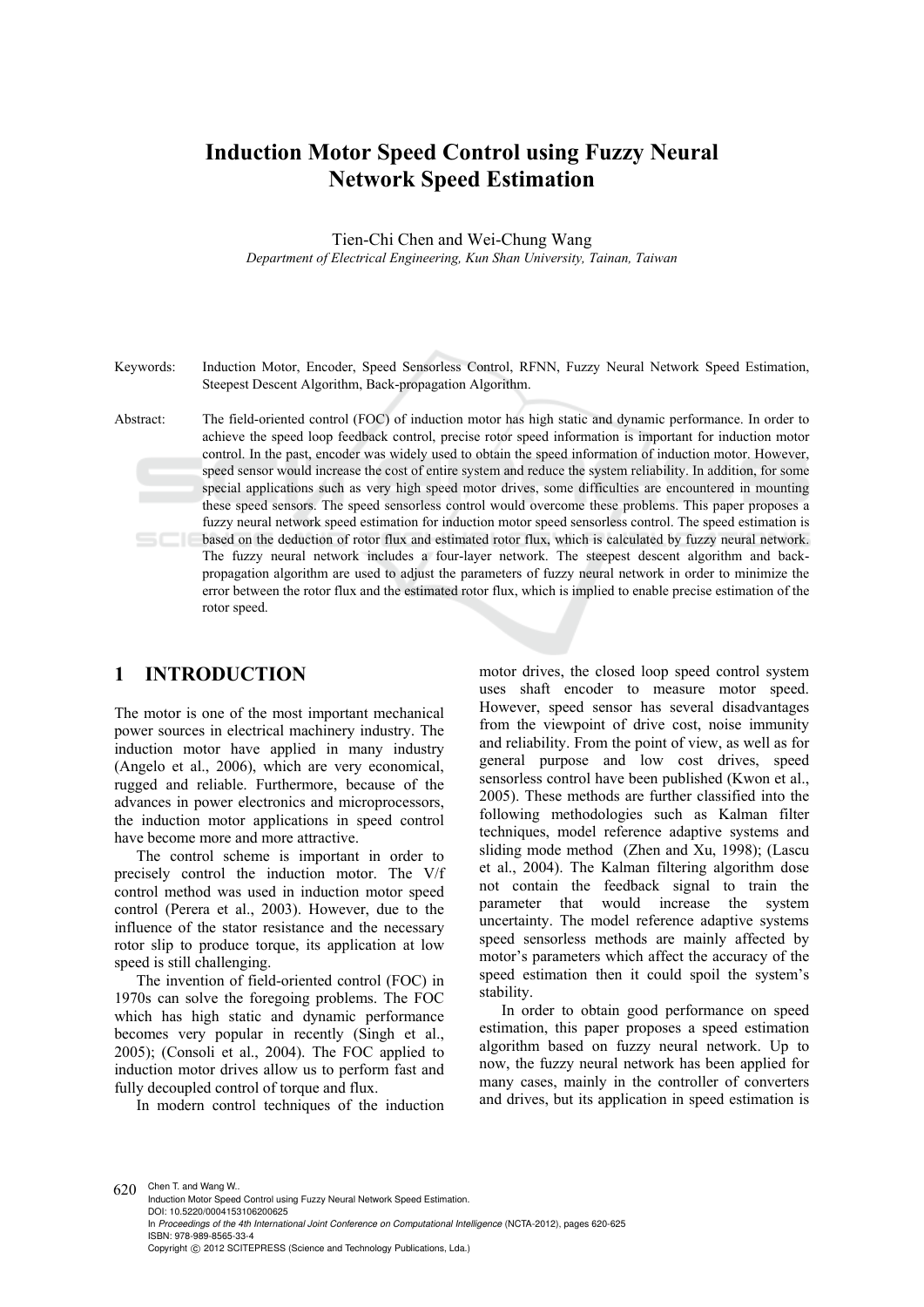practically new (Kim et al., 2001). The proposed fuzzy neural network which has feedback signal incorporates a four-layer network including input layer, membership layer, rule layer and output layer. The rotor flux is derived from the motor's dynamic model. The estimated rotor flux is the fuzzy neural network output. The error between the rotor flux and the estimated rotor flux is used as the feedback signal to adjust the parameters of fuzzy neural network through back-propagated method (Chen et al., 2011). This method is to minimize the difference between the rotor flux and the estimated rotor flux, the back-propagation mechanism is easy to derive so that a precise estimation of the rotor speed can track the actual motor speed soon.

The proposed control scheme is implemented in TMS320F2808 DSP. Simulation and experimental results are shown to confirm that the proposed fuzzy neural network speed estimation can provide good performance for induction motor speed control.

# **2 THE DYNAMIC MODEL OF INDUCTION MOTOR**

The dynamic model of the induction motor in the synchronous rotating d-q frame can be expressed as follows (Bose, 1986):

$$
\begin{split}\ni_{ds}^{e} & = -\left(\frac{R_{s}}{\sigma L_{s}} + \frac{R_{r}(1-\sigma)}{\sigma L_{r}}\right) i_{ds}^{e} + \omega_{e} i_{qs}^{e} + \frac{L_{m} R_{r}}{\sigma L_{s} L_{r}^{2}} \phi_{dr}^{e} + \frac{\omega_{e} L_{m}}{\sigma L_{s} L_{r}} \phi_{qr}^{e} + \frac{v_{ds}^{e}}{\sigma L_{s}} \\
i_{qs}^{e} & = -\omega_{e} i_{ds}^{e} - \left(\frac{R_{s}}{\sigma L_{s}} + \frac{R_{r}(1-\sigma)}{\sigma L_{r}}\right) i_{qs}^{e} - \frac{\omega_{r} L_{m}}{\sigma L_{s} L_{r}} \phi_{dr}^{e} + \frac{L_{m} R_{r}}{\sigma L_{s} L_{r}^{2}} \phi_{qr}^{e} + \frac{v_{gs}^{e}}{\sigma L_{s}} \\
\phi_{dr}^{e} & = \frac{L_{m} R_{r}}{L_{r}} i_{ds}^{e} - \frac{R_{r}}{L_{r}} \phi_{dr}^{e} + (\omega_{e} - \omega_{r}) \phi_{qr}^{e} \\
\phi_{qr}^{e} & = \frac{L_{m} R_{r}}{L_{r}} i_{qs}^{e} - (\omega_{e} - \omega_{r}) \phi_{dr}^{e} - \frac{R_{r}}{L_{r}} \phi_{qr}^{e} \\
\end{split}
$$
\n(1)

The torque equation is given as follows:

$$
T_e = \frac{3PL_m}{4L_r} \left(\phi_{dr}^e i_{qs}^e - \phi_{qr}^e i_{ds}^e\right) = \frac{2}{P} J \frac{d\omega_r}{dt} + B\omega_r + T_L \tag{2}
$$

where  $L_{s}$ ,  $L_{r}$ ,  $L_{m}$ : stator inductance, rotor inductance and mutual inductance,  $R_s$ ,  $R_r$ : stator resistance and rotor resistance,  $\sigma = 1 - (L_m^2 / L_s L_r)$ ,  $v_{gs}^e, v_{ds}^e$ : q-axis and d-axis stator voltage in the synchronous rotating frame,  $i_{qs}^e$ ,  $i_{ds}^e$ : q-axis and d-axis stator current in the synchronous rotating frame,  $\phi_{ar}^e$ ,  $\phi_{dr}^e$ : q-axis and daxis rotor flux in the synchronous rotating frame, *P*: pole number of the induction motor,  $T_{e}$ ,  $T_{i}$ : electromagnetic torque and load torque,  $J \cdot B$ :

moment of inertial and viscous coefficient of the induction motor,  $\omega_r$ : rotor angular velocity,  $\omega_s$ : electrical angular velocity.

# **3 FUZZY NEURAL NETWORK SPEED ESTIMATION**

A fuzzy neural network is employed for induction motor speed estimation. Fig. 1 illustrates the block diagram of proposed speed sensorless estimation using fuzzy neural network. There are two independent fluxes in the proposed method. One is the rotor flux ( $\bar{\phi}_r^e$ ) of the induction motor's dynamic model. The other is the estimated rotor flux  $(\hat{\phi}_r^e)$ obtain from the fuzzy neural network. The error  $(\bar{e})$ between the two independent fluxes is used to adjust the parameters  $(\bar{y}^j, \bar{x}_i^j, \bar{\sigma}_i^j)$  of fuzzy neural network by using the back-propagation algorithm such that the estimated rotor flux coincide with the rotor flux, and the estimated speed  $(\hat{\omega}_r)$  can tracks the actual

motor speed  $(\omega_{r})$  precisely.



Figure 1: A fuzzy neural network for induction motor speed estimation.

### **3.1 The Principle of Speed Estimation**

Taking some manipulations of the first and third row of (1) yields:

$$
\frac{d\phi_{dr}^e}{dt} = \frac{L_r}{L_m} (v_{ds}^e - R_s i_{ds}^e - \sigma L_s \frac{di_{ds}^e}{dt}) + \frac{\sigma L_r L_s \omega_e}{L_m} i_{qs}^e + \omega_e \phi_{qr}^e \qquad (3)
$$

Taking some algebraic operation of the second and forth rows of equation (1) yields:

$$
\frac{d\phi_{qr}^e}{dt} = \frac{L_r}{L_m} \left( v_{qs}^e - R_s i_{qs}^e - \sigma L_s \frac{di_{qs}^e}{dt} \right) - \frac{\sigma L_s L_r \omega_e}{L_m} i_{ds}^e - \omega_e \phi_{dr}^e \tag{4}
$$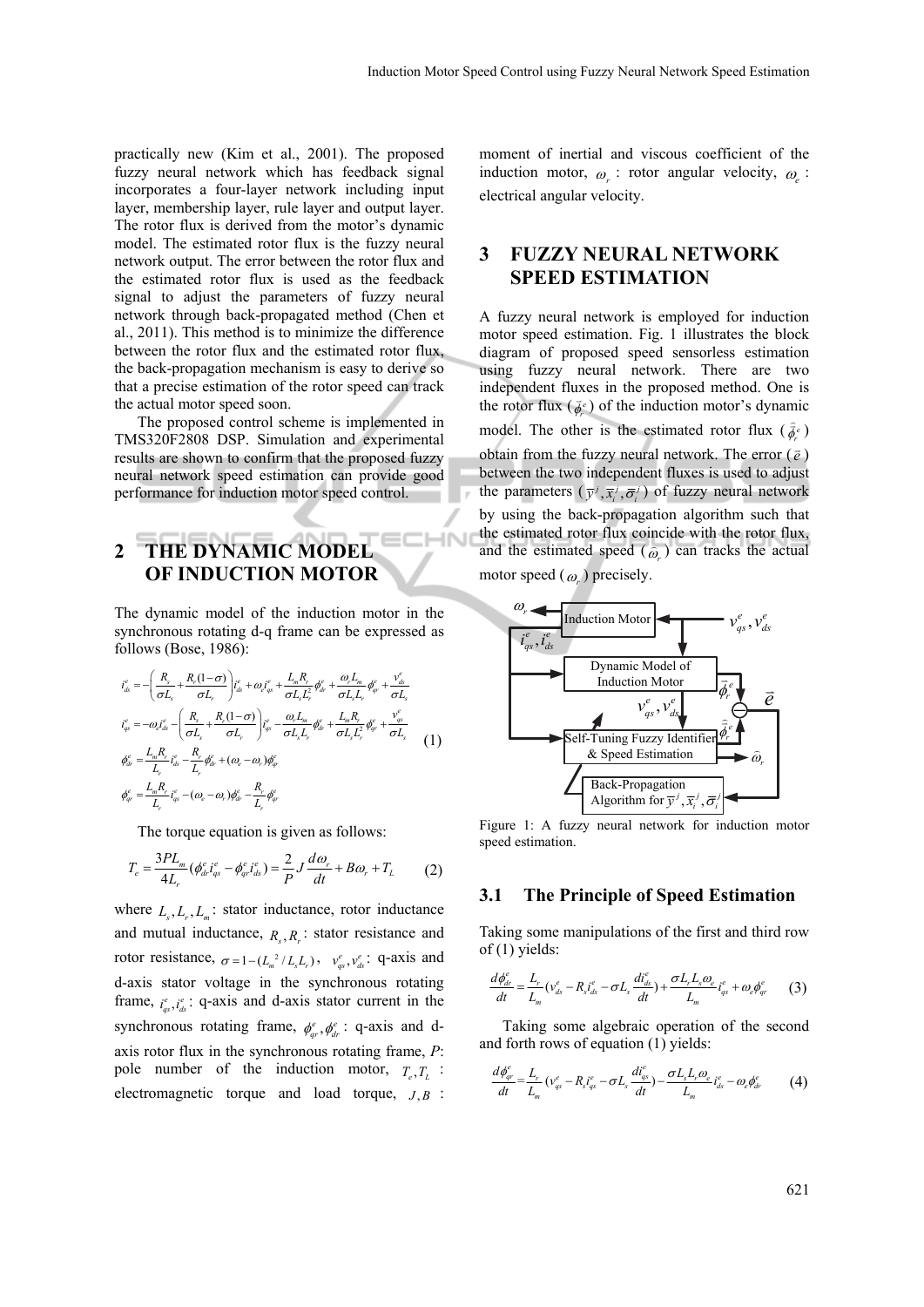Equations (3) and (4) can be rewritten as the following matrix form of the rotor flux equation:

$$
\frac{d\vec{\phi}_r^e}{dt} = \frac{L_r}{L_m} I(\vec{V}_s^e - R_s \vec{I}_s^e - \sigma L_s \frac{d\vec{I}_s^e}{dt}) + \frac{\sigma L_r L_s \omega_e}{L_m} J_s^e + \omega_e J \vec{\phi}_r^e \qquad (5)
$$
\n
$$
\text{where } \vec{\phi}_r^e = \left[\phi_{dr}^e, \phi_{qr}^e\right]^T, \vec{V}_s^e = \left[v_{ds}^e, v_{qs}^e\right]^T, \vec{I}_s^e = \left[i_{ds}^e, i_{qs}^e\right]^T,
$$
\n
$$
I = \begin{bmatrix} 1 & 0 \\ 0 & 1 \end{bmatrix}, J = \begin{bmatrix} 0 & -1 \\ 1 & 0 \end{bmatrix}.
$$

The estimated rotor flux equation is derived form the third and the forth row of equation (1). Taking some algebraic operation of the third and the forth rows of equation (1) yields:

$$
\frac{d\phi_{dr}^e}{dt} = \frac{L_m R_r}{L_r} i_{ds}^e - \frac{R_r}{L_r} \phi_{dr}^e + \omega_e \phi_{qr}^e - \omega_r \phi_{qr}^e \tag{6}
$$

$$
\frac{d\phi_{qr}^e}{dt} = \frac{L_m R_r}{L_r} i_{qs}^e - \omega_e \phi_{dr}^e + \omega_r \phi_{dr}^e - \frac{R_r}{L_r} \phi_{qr}^e \tag{7}
$$

Combining equations (6) and (7), the estimated rotor flux equation can be expressed as the following matrix form:

$$
\frac{d\hat{\phi}_r^e}{dt} = \left[\frac{-1}{\tau_r}I + (\hat{\omega}_r - \omega_e)J\right]\hat{\phi}_r^e + \frac{L_m}{\tau_r}I\,\vec{I}_s^e
$$
 (8)

where  $\hat{\phi}_r^e = \left[\hat{\phi}_{dr}^e, \hat{\phi}_{qr}^e\right]^T$ ,  $\tau_r = L_r / R_r$  is the rotor time constant,  $\hat{\omega}_r$  is the estimated rotor speed.

The discrete-time form of equation (8) can be expressed as:

$$
\hat{\phi}_r^e(k+1) = (1 - \frac{T}{\tau_r})I\hat{\phi}_r^e(k) - \omega_e(k)TI\hat{\phi}_r^e(k) \n+ \hat{\omega}_r(k)TI\hat{\phi}_r^e(k) + \frac{L_mT}{\tau_r}I\bar{I}_s^e(k)
$$
\n(9)

Since the estimated rotor speed  $\hat{\omega}_r$  is unknown and may vary with time, the estimation process becomes time varying due to the unknown term  $(\hat{\varphi}_r(k)TJ\hat{\phi}_r^e(k))$  in equation (9). For resolving the estimated problem, the proposed fuzzy neural network consisting of four-layer structure can get over the problem.

The third term of equation (9) is expressed as:

$$
\overline{y}_f(k) = \hat{\omega}_r(k) T J \hat{\phi}_r^e(k)
$$
 (10)

where  $\bar{y}_f(k) = \begin{bmatrix} y_{f,d}(k) & y_{f,g}(k) \end{bmatrix}^T$ . By multiplying  $\hat{\phi}_r^{\epsilon^T}$  on the both sides of equation (10), it can be expressed as:

$$
\hat{\vec{\phi}}_r^{\,e^r} \, \overline{y}_f(k) = \hat{\vec{\phi}}_r^{\,e^r} \hat{\omega}_r(k) T J \hat{\vec{\phi}}_r^{\,e}(k) \tag{11}
$$

Any mismatch between the rotor flux  $\vec{\phi}_r^e(k)$  and the estimated flux  $\hat{\phi}_r^e(k)$ estimated by the fuzzy neural network system would automatically produce an error. This error is further used to adjust the parameters of the fuzzy neural network. If  $\vec{\phi}_r^e(k)$  is equal to  $\hat{\phi}_r^{\epsilon}(k)$ , the estimated rotor speed  $\hat{\omega}_r$  can be obtained as:

$$
\widehat{\omega}_r(k) = \frac{\widehat{\partial}_r^{\,e^r} \,\overline{\mathbf{y}}_r(k)}{T \left\| \widehat{\phi}_r^{\,e}(k) \right\|^2} \tag{12}
$$

In this way, the motor speed can be predicted accurately by the fuzzy neural network speed sensorless estimation.

#### **3.2 Structure of Fuzzy Neural Network**

A four-layer fuzzy neural network, as shown in Fig. 2, which includes an input layer, a membership layer, a rule layer and an output layer, is used to implement the fuzzy neural network. The input of the fuzzy neural network is  $x_1 = v_{ds}^e, x_2 = v_{gs}^e, x_3 = i_{ds}^e, x_4 = i_{gs}^e$ . For every node in the input layer, its output is equal to input. In the membership layer, each node performs a membership function. The Gaussian function is selected as the membership function, it can be described as:

$$
\mu_i^j(x_i) = \exp\left[-\left(\frac{x_i - \overline{x}_i^j}{\overline{\sigma}_i^j}\right)^2\right]
$$
(13)

where  $j=1$ , ..., M, and M is the number of membership function of each input node. In this paper, the value of *M* is set to 4,  $\bar{x}_i^j$  and  $\bar{\sigma}_i^j$  are, respectively, the mean and the standard deviation of the Gaussian function.

Each node in the rule layer is denoted by  $\Pi$ , which multiplies the all input signals. The output of rule layer for the *j* node is expressed as follows:

$$
z^{j} = \prod_{i=1}^{4} \exp\left[-\left(\frac{x_{i} - \overline{x}_{i}^{j}}{\overline{\sigma}_{i}^{j}}\right)^{2}\right]
$$
(14)

Furthermore, the signal node in the output layer is labelled as  $\Sigma$ , which computes the summation of all input signal and the output of output layer is expressed as follows:

$$
y_{id} = \sum_{j=1}^{M} \overline{y}^{j} z^{j}
$$
 (15)

where  $y_{id} = \hat{\vec{\phi}}_r^e$ .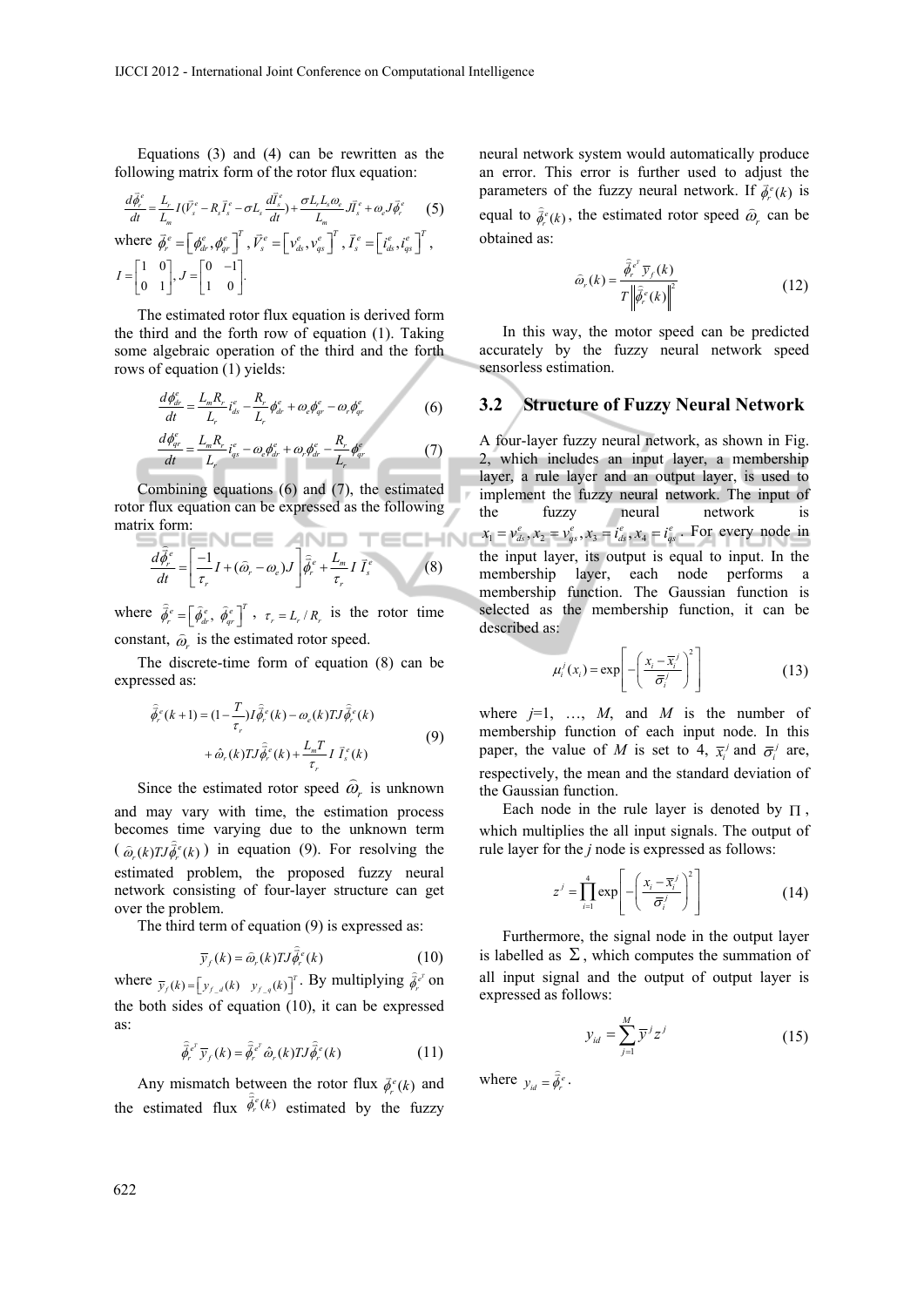

Figure 2: The structure of four-layer fuzzy neural network.

## **3.3 Training Algorithm for Fuzzy Neural Network**

The section describes the online training algorithm of the fuzzy neural network using the backpropagation training algorithm. First, the error function is defined as

$$
E_I(k) = \frac{1}{2} (y_{id}(k) - y(k))^2
$$
 (16)

where  $y(k) = \vec{\phi}_r^e(k)$ 

The objective is to train the fuzzy neural network such that  $E_k(k)$  is minimized. Hence, the identification problem now becomes to train the parameters  $\bar{y}^j$ ,  $\bar{x}_i^j$  and  $\bar{\sigma}_i^j$  of fuzzy neural network.

The training method is based on the steepest descent algorithm. The derivation of the training algorithm is described as follows.

#### **(a) Training Algorithm for**  $\bar{v}$  :

In order to train  $\bar{y}^j$ , the steepest descent algorithm is expressed as follows:

$$
\overline{y}^{j}(k+1) = \overline{y}^{j}(k) - \alpha_{j} \frac{\partial E_{j}}{\partial \overline{y}^{j}}\bigg|_{k}
$$
 (17)

where  $\alpha_i$  is the learning rate of fuzzy identifier.

Using the chain rule for equation (16), it can be expressed as:

$$
\frac{\partial E_I}{\partial \bar{y}^j} = (y_{id} - y) \frac{\partial y_{id}}{\partial \bar{y}^j}
$$
(18)

Substituting (17) into (18), then combining equation (17) and readjusting it, the training algorithm for  $\overline{y}$  can be expressed as:

$$
\overline{y}^{j}(k+1) = \overline{y}^{j}(k) - \alpha_{j}\left(y_{id}(k) - y(k)\right)z^{j}(k) \qquad (19)
$$

## **(b) Training Algorithm for**  $\overline{x_i}$ **:**

For training  $\bar{x}^j$ , the steepest descent algorithm for  $\bar{x}$ <sup>*i*</sup> can be expressed as follows:

$$
\overline{x}_{i}^{j}(k+1) = \overline{x}_{i}^{j}(k) - \alpha_{I} \frac{\partial E_{I}}{\partial \overline{x}_{i}^{j}}\bigg|_{k}
$$
\n(20)

Applying the chain rule for equation (2.28) to obtain

$$
\frac{\partial E_i}{\partial \overline{x'_i}} = \frac{\partial \left[ \frac{1}{2} (y_{id} - y)^2 \right]}{\partial \overline{x'_i}} = (y_{id} - y) \frac{\partial y_{id}}{\partial z^j} \frac{\partial z^j}{\partial \overline{x'_i}}
$$
(21)

Taking partial differential of  $y_{id}$  with respect to  $z^j$  and partial differential of  $z^j$  respect to  $\overline{x}^j$  by using equation (15) and  $(\overline{14})$  respectively, then (21) can be expressed as:

$$
\frac{\partial E_i}{\partial \overline{x}_i^j} = \frac{2(y_{id} - y)z^j \overline{y}^j (x_i - \overline{x}_i^j)}{\overline{\sigma}_i^j}
$$
(22)

Substituting (22) into (20), the training algorithm for  $\overline{x}$ <sup>*i*</sup> can be expressed as:

$$
\overline{x}_{i}^j(k+1) = \overline{x}_{i}^j(k) - \alpha_i \frac{2(y_{id}(k) - y(k))\overline{y}^j(k)(x_i(k) - \overline{x}_i^j(k))z^j(k)}{\left(\overline{\sigma}_{i}^j(k)\right)^2} (23)
$$

### **(c) Training Algorithm for**  $\bar{\sigma}$ **:**

Using the same method as given above, the training algorithm for  $\bar{\sigma}$  can be expressed as follows:

$$
\bar{\sigma}_{i}^{\prime}(k+1) = \bar{\sigma}_{i}^{\prime}(k) - \alpha_{i} \frac{2(y_{id}(k) - y(k))\bar{y}^{\prime}(k)\left(x_{i}(k) - \bar{x}_{i}^{\prime}(k)\right)^{2} z^{\prime}(k)}{\left(\bar{\sigma}_{i}^{\prime}(k)\right)^{3}}
$$
(24)

The training algorithms given in (19), (23) and (24) perform a back-propagation algorithm for the fuzzy neural network.

## **4 EXPERIMENTS**

In order to demonstrate the feasibility of the control scheme, the experiments are necessary. The parameters of induction motor are:  $R_{\text{S}} = 1.1 \Omega$ ,  $R_r = 1.3 \Omega$ ,  $L_s = 0.1452H$ ,  $L_r = 0.1456H$ ,  $L_m = 0.1363H$ ,  $J = 6.8 \times 10^{-4}$  kg·m<sup>2</sup>,  $B = 5.15 \times 10^{-4}$  N·m·s/rad,  $P=2$ . The block diagram of the indirect FOC method

for induction motor speed control is shown in Fig. 3.

The block diagram of overall experiment configuration is showed in Fig. 4. The experiment equipment includes the induction motor driver: converter and inverter, isolated circuit, Hall current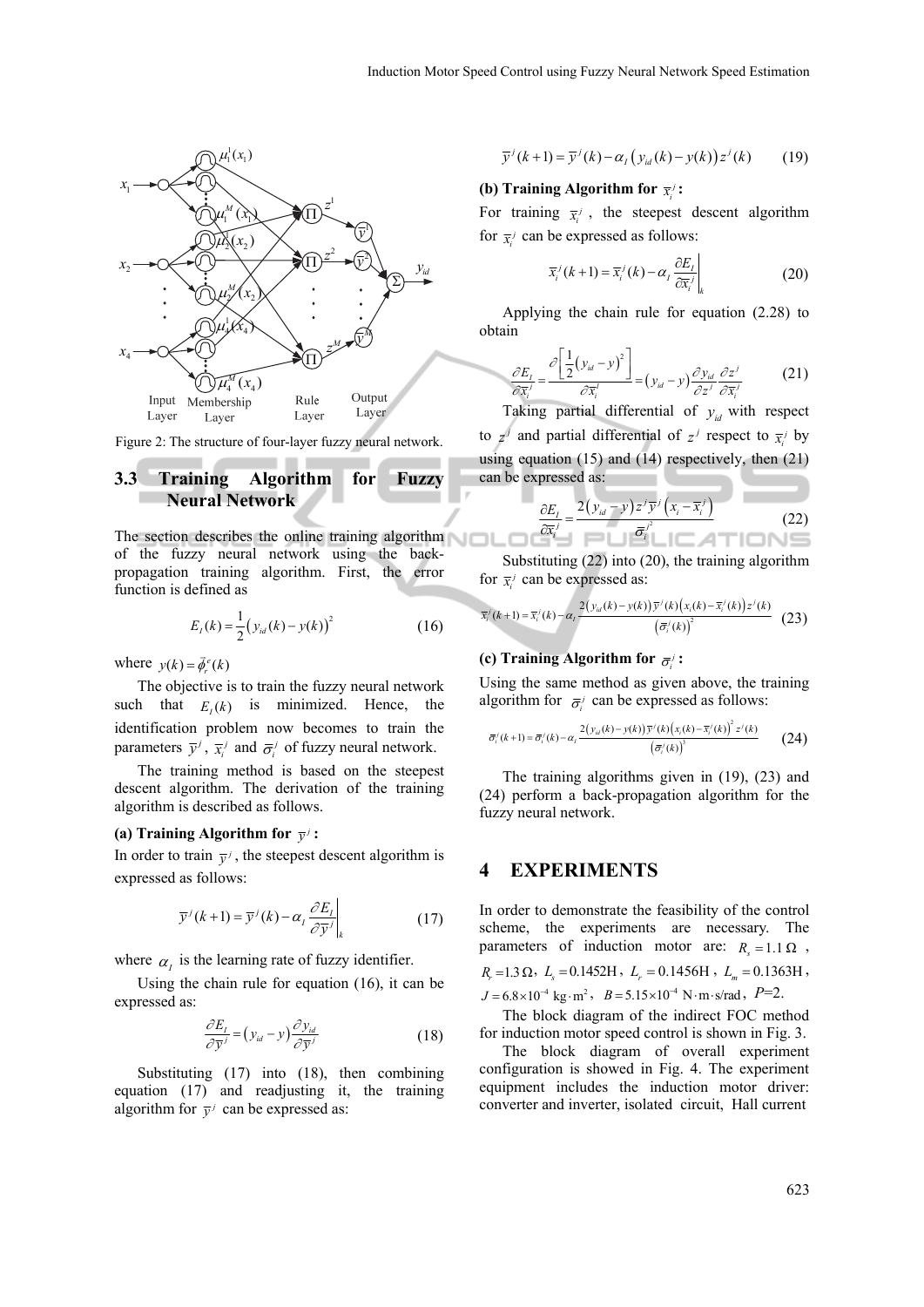

Figure 3: The block diagram of the indirect field-oriented control (FOC) method for induction motor speed control.

sensor circuit and DSP TMS320F2808 experiment board. The indirect field-oriented control method is used for induction motor speed control. The proposed control scheme and indirect field-oriented control method are implemented in DSP TMS320F2808 experiment board.

The software control program of experiment includes the adaptive current PWM control, fuzzy neural network speed sensorless estimation, speed controller and sin/cos generator. All of the detailed actions will be described as the flowchart in Fig. 5.

The experimental results of the proposed algorithm are showed in Fig. 6. The actual motor speed response and estimated motor speed response for a speed command of 500 rpm are shown in Figures 6(a) and 6(b) respectively. The speed error between the actual motor speed and the estimated motor speed is shown in Fig. 6(c). The actual d-axis rotor flux and estimated d-axis rotor flux are shown in Figures 6(d) and 6(e) respectively. The d-axis rotor flux error between the actual d-axis rotor flux and estimated d-axis rotor flux is shown in Fig. 6(f).

According to Figs. 6(a) and 6(b), the actual motor speed has a good transient response and the estimated motor speed can track the actual motor speed quickly. Figure 6(c) shows that the speed error decays very soon and the speed error is very slight in steady state. According to Figs. 6(d) to 6(f), the estimated d-axis rotor flux can track the actual daxis rotor flux quickly. The d-axis rotor flux error is very slight in steady state. This experimental results show that the proposed algorithm has fairly good performance, which is similar to the simulation results.



Figure 4: Block diagram of overall experiment configuration.



Figure 5: The software procedures of the control algorithm for the proposed scheme.

# **5 CONCLUSIONS**

The main purpose of this paper is to develop a fuzzy neural network speed estimation for the induction motor speed control. The experiment results proved that the proposed fuzzy neural network speed estimation is practical and the performance is great. By using TMS320F2808 experiment board and motor drivers to control induction motor, the performance of fuzzy neural network speed estimation for the induction motor speed control has great effect.